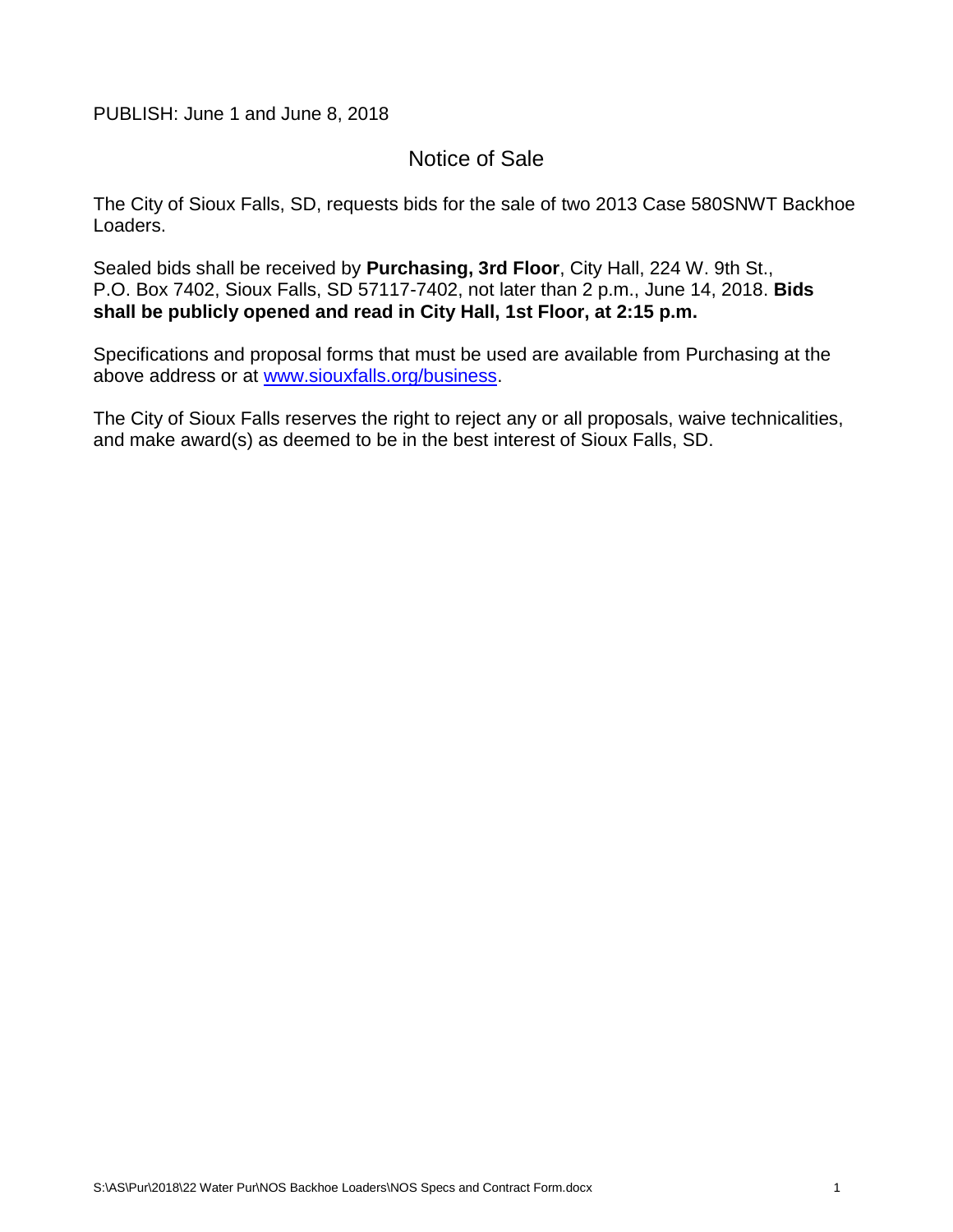# **Notice of Sale**

# **Description:**

The City of Sioux Falls is having a surplus sale for two 2013 Case 580SNWT Backhoe Loaders.

## **Condition:**

The general condition of the equipment is in good condition (see pictures for more details). The equipment was regularly maintained by the dealer, Titan Machinery, which may provide maintenance records upon request. The hour meters are shown below in the photos as of May 14, 2018. These units are still in use and actual hours by date of sale will continue to increase. By the date of sale, the backhoe loaders shall have no more than 5,000 hours.

#### **Location:**

To arrange an appointment to see the equipment, please contact Darin McDonnel at the Sioux Falls Water Maintenance at 605-367-8811 or [dmcdonnel@siouxfalls.org.](mailto:dmcdonnel@siouxfalls.org)

#### **Bid Award:**

The sale of the backhoe loaders will be awarded to the highest bidder. It will be the awarded bidder's responsibility to coordinate the pick up and transportation between July 1 and August 15, 2018.

The City of Sioux Falls reserves the right to reject all or any bids, waive technicalities, and make award(s) as deemed to be in the best interest of Sioux Falls, SD.

#### **Method of Payment:**

Each sealed bid must include payment that can be a certified check, cashier's check, money order, bid or performance bond (if applicable) in the amount of the bid, payable to the City of Sioux Falls. **No personal checks or company checks will be accepted**. If approved payment is not included with the bid, the bid will be considered nonresponsive and will not be accepted. The City will then award to the next highest bidder.

Payments will be returned 30 days from the date of award to all nonsuccessful bidders.

All sales are final, and all items are sold **as is**. The City does not warrant the condition of the item.

The compactor must be picked up between July 1, 2017 and August 15, 2018. If the backhoe loaders are not picked up, the backhoe loaders will be awarded to the next highest bidder.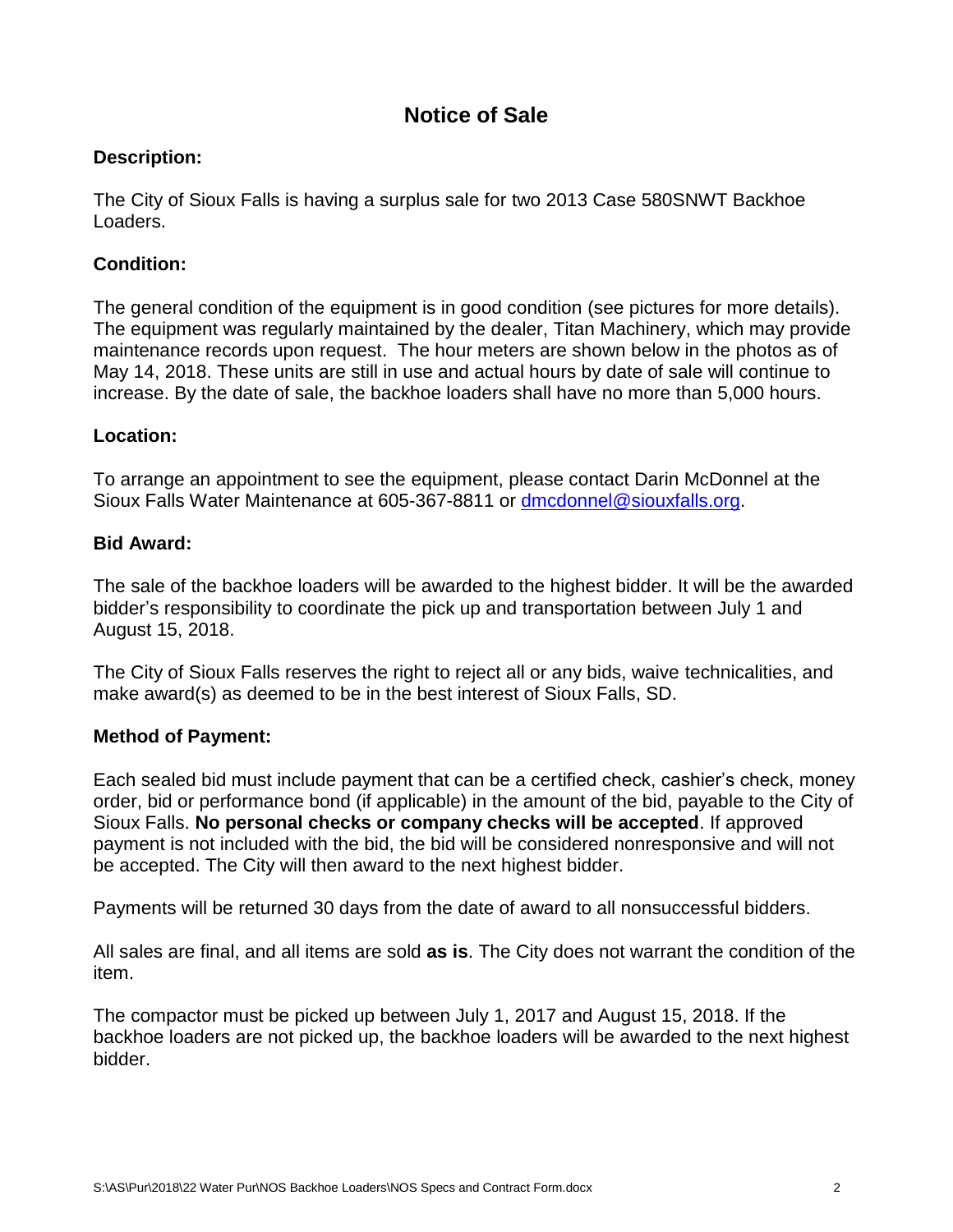# **Questions:**

Any questions regarding this invitation to the bid shall be directed to David Dekker, City of Sioux Falls Purchasing, 605-367-8833, or email at [ddekker@siouxfalls.org.](mailto:ddekker@siouxfalls.org)

Pictures:

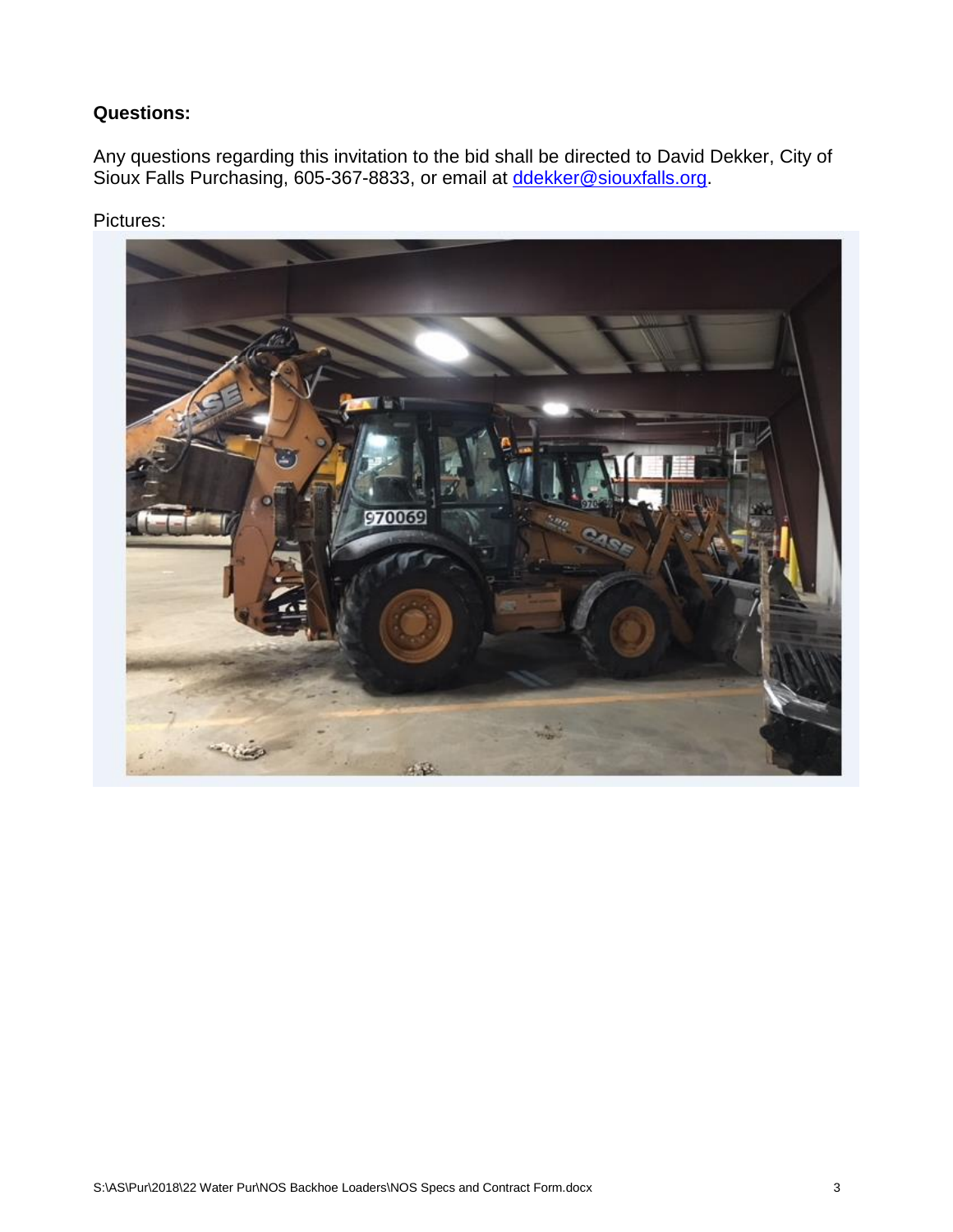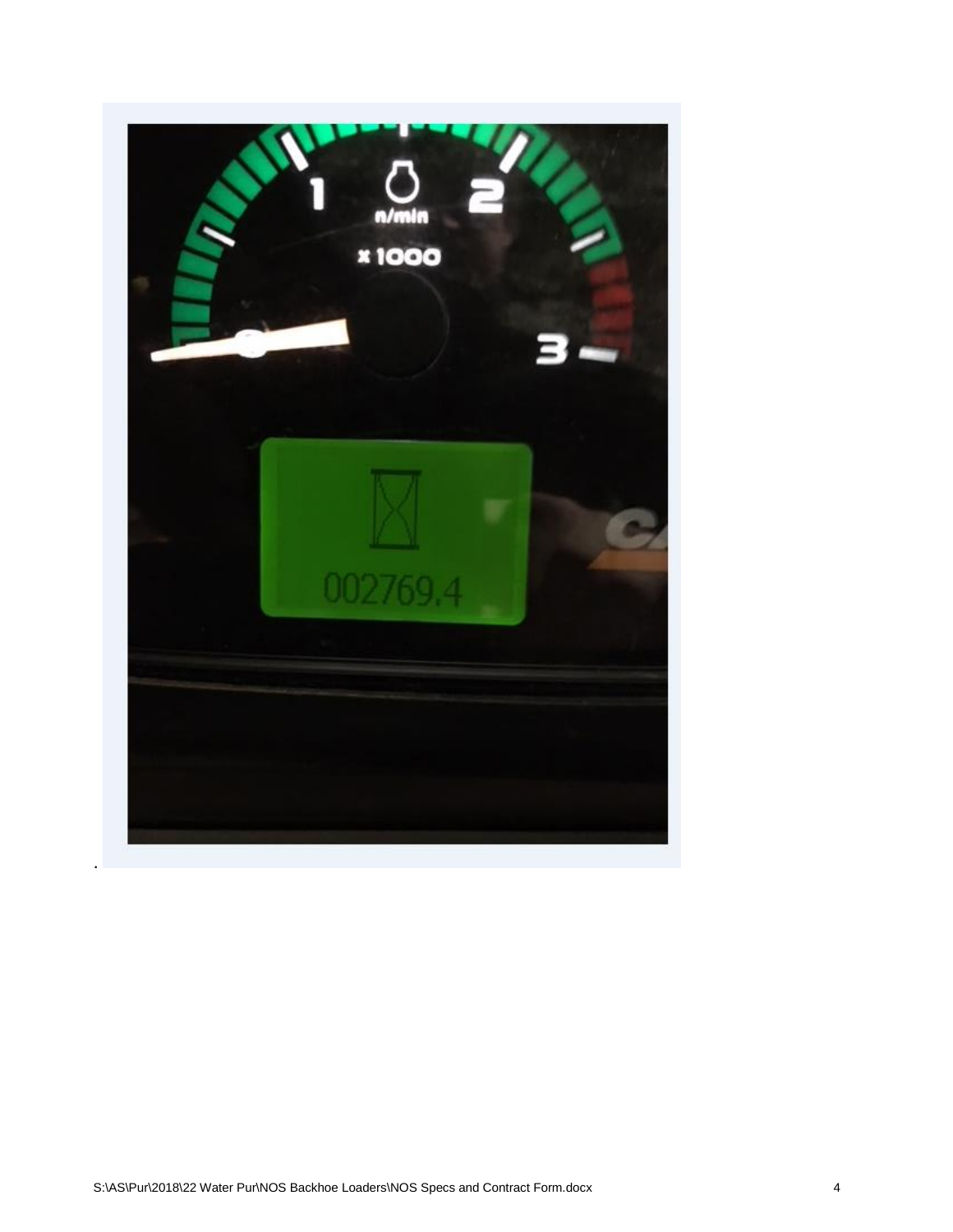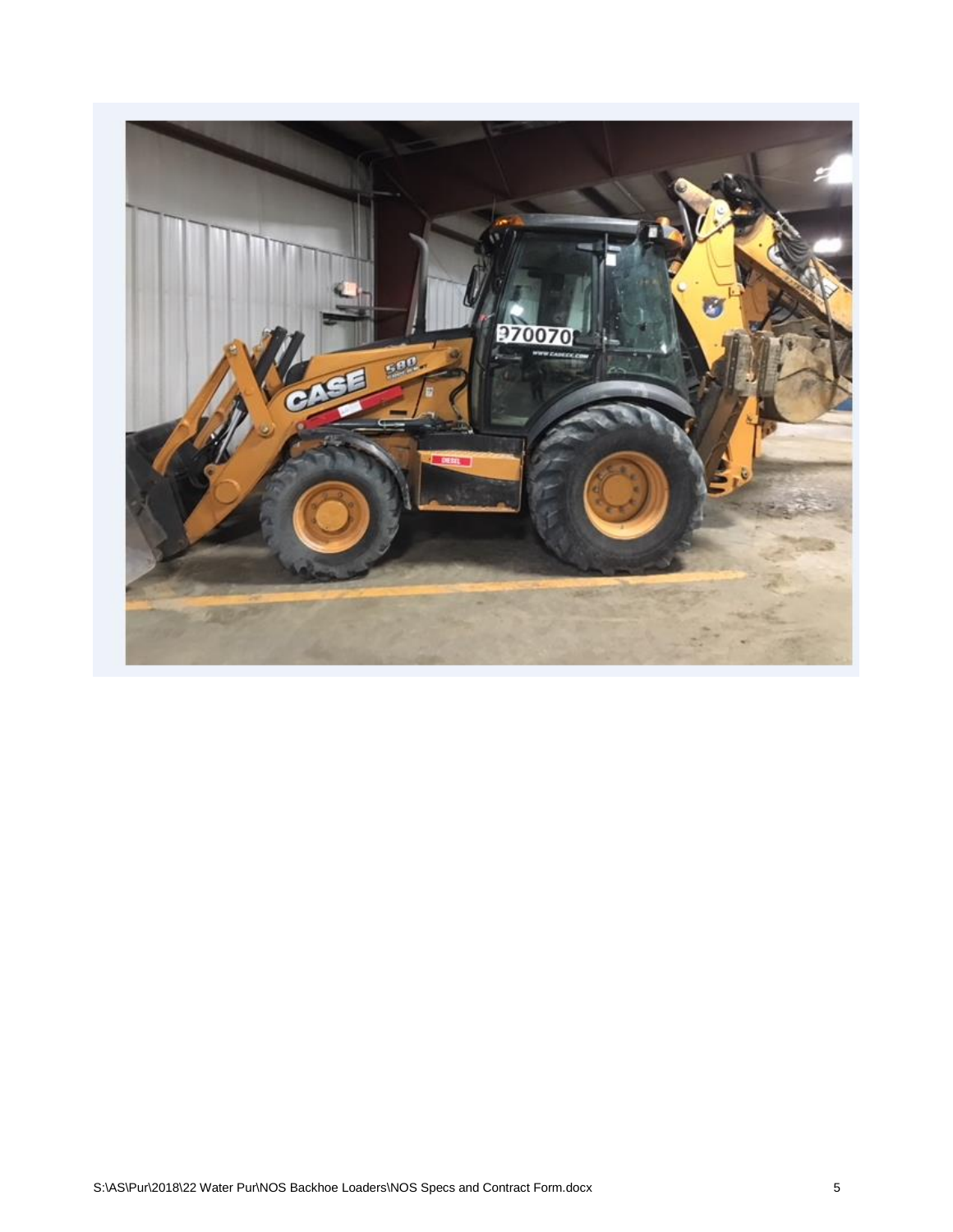